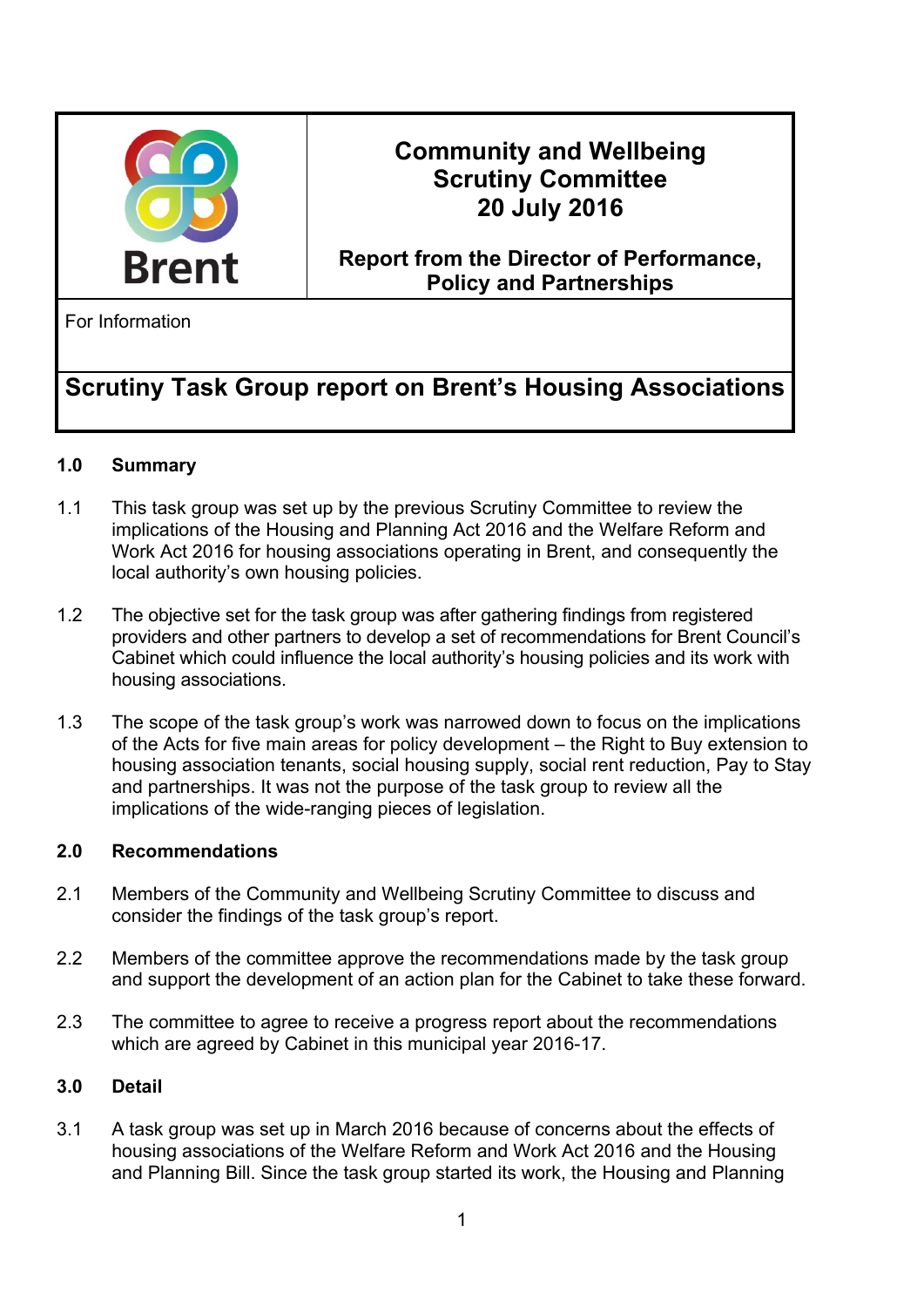Bill received royal assent on 12 May 2016 and is now the Housing and Planning Act 2016.

- 3.2 As part of its work the task group spoke to senior officers in housing associations, tenants, senior officers at Brent Council and experts who specialise in housing policy. As well as the elected members on the task group a lay representative – Jacky Peacock OBE, executive director of Advice for Renters, was also co-opted onto the task group.
- 3.3 The task group's methodology was to have structured discussions around the five main policy themes it was looking at, and to consider the issues from these different perspectives. The task group focused on in-depth discussions with a small number of registered providers who were broadly representative of large, medium and smallsized registered providers.
- 3.4 The task group also requested data from Brent Housing Partnership to help develop its analysis of Right to Buy, and during the discussions asked registered providers for data on their modelling of the extension of Right to Buy.

#### 3.5 **Task Group Recommendations**

The task group made 19 separate recommendations across the five areas of the Right to Buy extension, social housing supply, social rent reduction, Pay to Stay, and partnerships. The detail of the recommendations are contained in the report for members to discuss and agree in committee.

#### **4.0 Financial Implications**

4.1 There was one recommendation which had financial implications, which was to jointly fund a post with housing associations to do fraud investigations around Right to Buy.

#### **5.0 Legal Implications**

5.1 None

#### **6.0 Diversity Implications**

6.1 None

#### **7.0 Staffing/Accommodation Implications (if appropriate)**

7.1 There would only be staffing implications for Brent Council's Audit and Investigations Team, which operates a shared service with Ealing and Hounslow councils, if the recommendation to jointly fund an anti-fraud investigator is accepted.